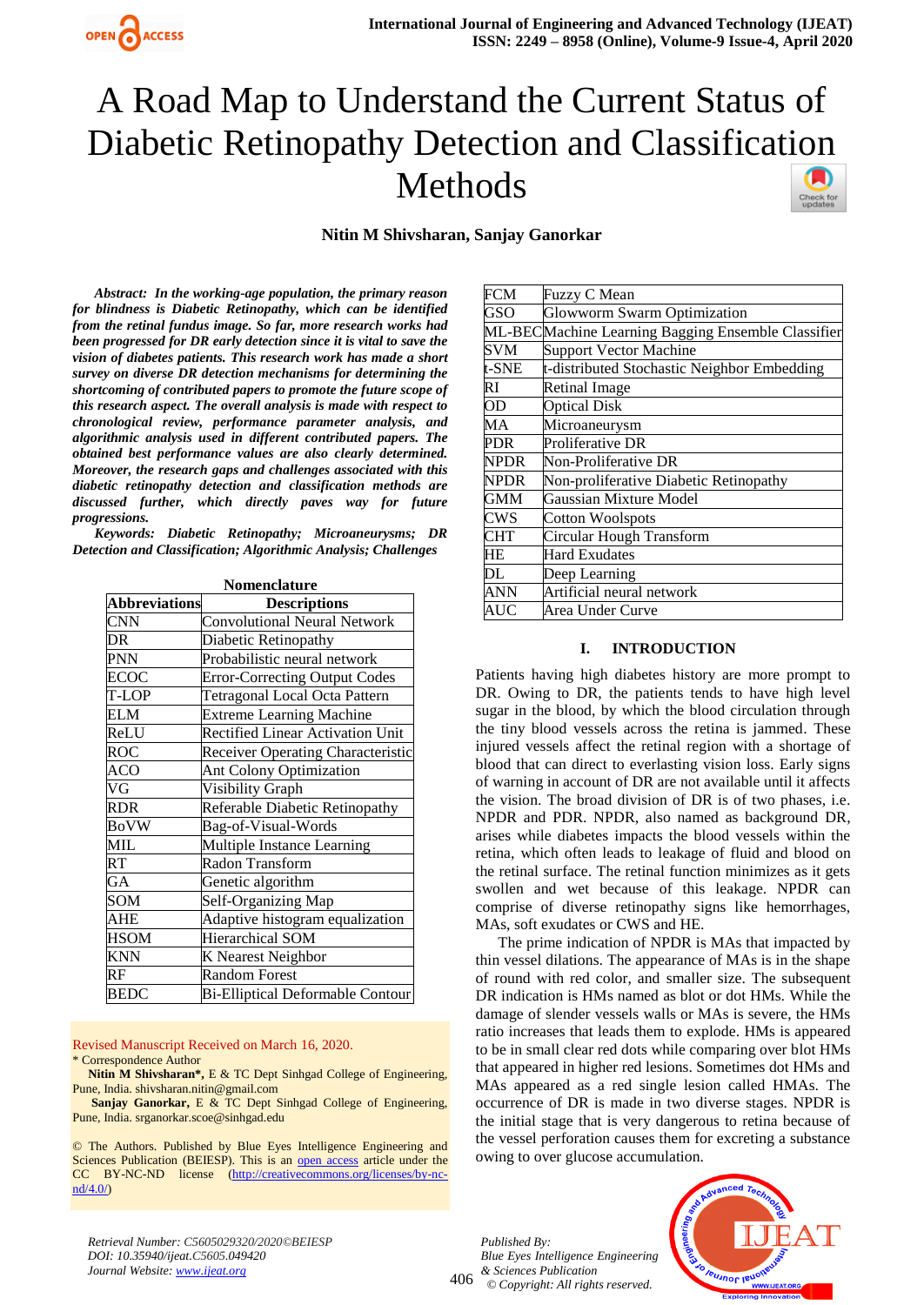# **A Road Map to Understand the Current Status of Diabetic Retinopathy Detection and Classification Methods**

The retina is made damped by leaked fluid, which results in regular loss of eyesight. The severity of damage is depicted on the basis of NPDR stages.

In the view of quantity and presence of these lesions, the further classification of NPDR was exploited under three phases called moderate, mild, and severe. The detection in early stage and its corresponding treatment is still seems very crucial as it is considered as a progressive disease. Furthermore, as per the availability of count and kinds of lesions within the fundus image, the severity may get identified. In the other hand, a healthy retina is comprised of optic disc, blood vessels, and macula as its core components and if any variations in these components lead to the signs of any eye disease.

The contribution is summarized as follows:

- This survey intends to make a review on DR detection and classification for determining the limitations of contributed papers.
- Various analyses are made regarding the chronological review and parameter performance used in the contributed papers.
- Further, the best performance value among the parameters is also listed in this work.
- Further, the research gaps and challenges regarding the DR detection and mechanism are explained for future advancement.

This survey arrangement is listed as below: Section II depicts the literature review on the paper that contributed to this survey. Section III explains the short review of adopted algorithms, performance measure and maximum attainment. Section IV discusses research gaps and challenges. Section V concludes this research work.

## **II. LITERATURE SURVEY**

## **2.1 Related Works**

In 2018, Wan *et al.* [1] have intended on determining an automated classification method for a provided set of fundus images. In this, DR detection was proliferated via the CNNs that contain three main critical challenges like segmentation, classification, and detection. This method has adopted VggNet, ResNet, GoogleNet, AlexNet, and analyzed these models in coupling with hyper-parameter and tuning transfer learning for determining the DR image classification. Further, Kaggle platform is deployed to train these methods. The classification accuracy was attained to the beast as 95.68% and the outcomes have represented the superior transfer learning and CNN accuracy on image classification of DR.

In 2017 Amin *et al.* [2] has introduced a structure that automatically classifies the nonexudates and exudates regions within retinal images and was on the basis of feature extraction, classification and pre-processing. Gabor filter was adopted in pre-processing for grayscale image that enhances the lesion. On the basis of mathematical morphology, the candidate lesion segmentation was performed. The selection of features set was made under every candidate lesion based on the geometric and statistical features. The performance of the introduced model was evaluated under false positive, true positive and statistical analysis curve and thus explained with better accuracy.

In 2013, Akram *et al.* [3] have implemented a threestage system based on filter banks for MA's early detection. Initially, the MA's entire probable candidate regions were extracted by the system within retinal image. A feature vector for every region was formulated for classifying the candidate region as non- MA or MA based on specific features like color, statistics, intensity, and shape. A hybrid classifier model has been proposed that incorporates the SVM, GMM, and expansion of multimodel mediod depended modeling technique in an ensemble for improving the classification accuracy. The evaluation of implemented system was made and attained with larger accuracy than other published models.

In 2014, Akram *et al.* [4] have introduced a new hybrid classifier model for effective retinal lesion detection. This model involved feature set formulation, preprocessing, classification and extraction of candidate lesions. The filter banks were deployed for extracting the entire regions having lesions in the candidate lesion detection phase. For better classification, a feature set on the basis of diverse descriptors like intensity, shape, and statistics, was exploited for every possible candidate region. In this research work, an expansion of m-Mediods based modeling technique was presented for forming a hybrid classifier by merging with Gaussian Mixture method for enhancing the classification accuracy.

In 2015, Welikala *et al.* [5] has introduced an automated model for detecting the novel vessels from retinal images and was depending on dual classification technique. Two separate binary vessel map that embraced core information was created by applying the two vessel segmentation techniques. The features of Local morphology had been estimated for producing two individual 4-D feature vectors from every binary vessel map. For every feature vector, independent classification was carried out by means of an SVM. The final decision was offered by combining these individual results. Finally, the performance under this model has revealed the better sensitivity and specificity results on a per-image basis.

In 2019, Nazir *et al.* [6] have established a narrative approach for the precise detection of diverse DR stages by expanding the image retrieval research based on content domain. The fundus images were demonstrated by the new T-LOP features for attaining the performance at humanlevel under huge-scale DR-datasets, which were then classified via the ELM. The established model was differentiated over various conventional models like deep learning models under four DR-datasets having variational lengths for justifying the consequence of the model. The simulation outcomes have ensured the DR-detection schemes significance for serving as a stand-alone solution to provide accurate information on DR severity in an effective manner.

In 2019, Shanthi and Sabeenian [7] has concerned about the DR fundus image classification in accordance with the disease based on CNN having the application of Softmax, suitable Pooling, and ReLU layers for attaining a large accuracy level. Messidor database was deployed for validating the performance of the adopted algorithm. From the results, owing to healthy images, the classification accuracy of 96.6% and 96.2%, 95.6% and 96.6% have been obtained by the images of phase 1, phase 2 and phase 3 of DR.

*Published By: Blue Eyes Intelligence Engineering & Sciences Publication © Copyright: All rights reserved.*

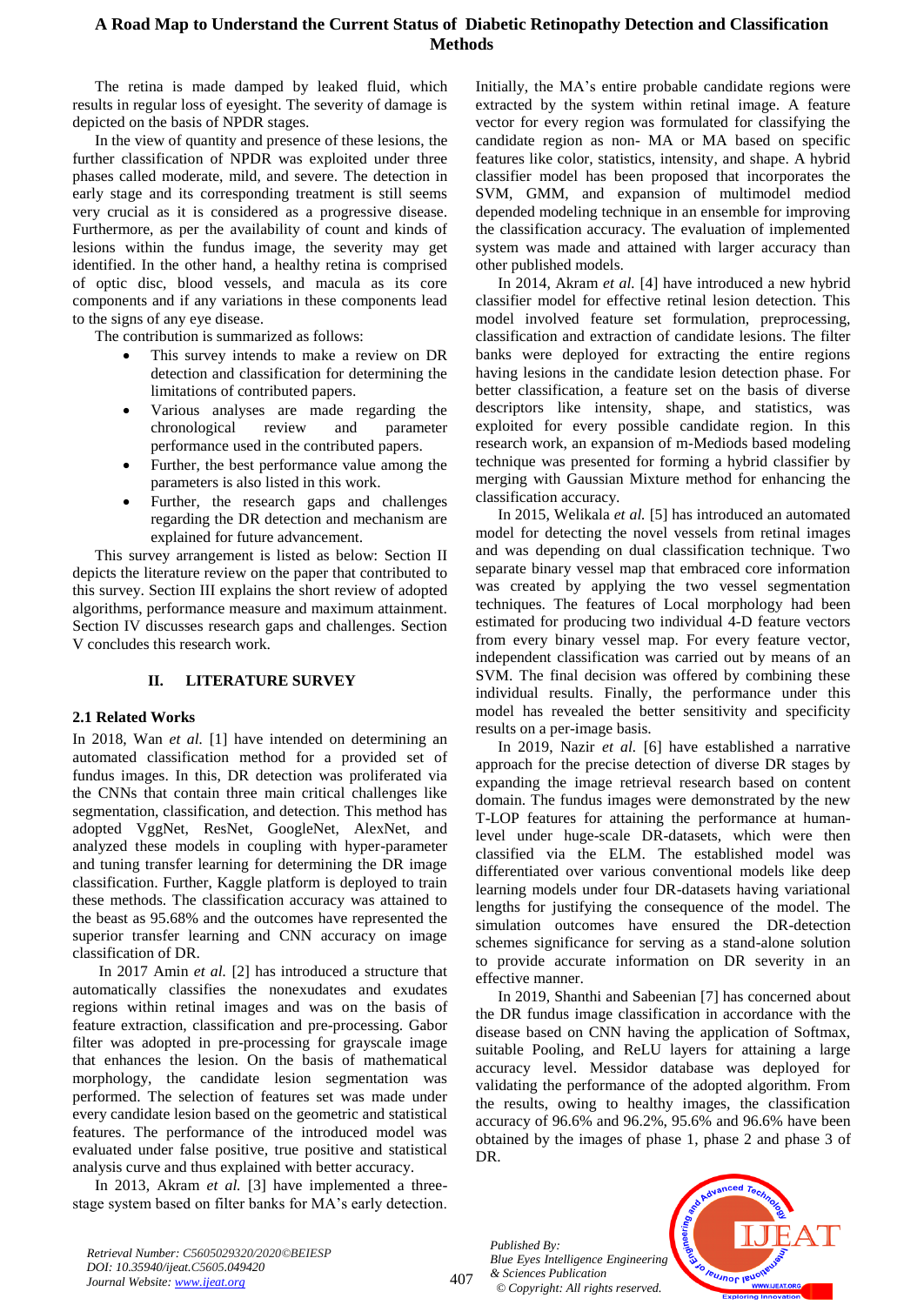

In 2019, Pires *et al.* [8] have examined the data-driven approaches which derive the representation of powerful abstract straight from retinal images for providing a dependable referable detector on diabetic retinopathy. On the basis of CNN, the solution has been build gradually by adding vigorous feature-extraction augmentation, multiresolution training, data augmentation, a patient-basis analysis, and validating the efficiency of every enhancement. The implemented approach has attained an area within a stern cross-dataset protocol under the ROC curve of 98.2%. Same outcomes were attained for DR2 and Messidor-2 datasets having 5×2-fold cross-validation protocol that in turn reduced the classification error as 44% on comparing over other conventional models.

In 2019, Selcuk and Alkan [9] have aimed on detecting microaneurysms effectively, accurately and automatically in early stage that was critical for detecting in color fundus images. Rather than the existing image processing approaches, this research work used the ACO approach, which was considered as an effective meta-heuristic algorithm. Initially, from color fundus images, the extraction of retinal vascular structure was made using DiaretDB1 and Messidor data sets. Then, the ACO algorithm was deployed for the effective segmentation of microaneurysms. The other five diverse clustering and image processing algorithms were applied with the same process and then compared over the proposed model. The proposed ACO algorithm has validated a more stabilized and larger image contrast performance irrespective. Thus, the implemented model evidently identifies the microaneurysms still in low-quality images.

In 2019, Mohammadpoory *et al.* [10] have proposed a model on the basis of VG and RT for automatically discriminating to grades 0 (normal), 1, 2 and 3 of the fundus image DR. The summarization of implemented model was made in two phases like classification and feature extraction. For the first time, the VG model was employed in this study for feature extraction in the field of image processing. Subsequently for classification purpose, these features have been provided over ECOC model. The implemented model was achieved with a specificity, sensitivity and accuracy of 98.61%, 95.83% and 97.92%.

In 2016, Seoud *et al.* [11] have described and validated the model for the detection of hemorrhages and microaneurysms automatically in color fundus images. The core objective was in the introduction of novel shape features' set named Dynamic Shape Features, which has not needed accurate region segmentation were classified. The shape evolution was represented by these features at the time of image flooding and permitted for discriminating among vessel segments and lesions. The validation of this method was made per image and per-lesion by means of six databases and thus validated the robustness regarding quality, variability in image resolution, and acquisition system.

In 2014, Zhang *et al.* [12] have established a noninvasive model for predicting DM and NPDR, which was the prime DR phase on the basis of three clusters of features derived from tongue images, which was comprised of texture, color, and geometry. By deploying a non-invasive capture device with image correction, the capturing of tongue images was initially made. An establishment of color gamut of the tongue was made using twelve colors demonstrating the color characteristics of tongue. The

simulation experiment has evaluated that the implemented method has separated the NPDR/DM-sans NPDR tongues and also Healthy/DM tongues based on the features from every three groups and that has attained average accuracy of 80.33% and 80.52%, correspondingly.

In 2019, Zeng *et al.* [13] have evolved a computer-aided diagnosis model for deep learning algorithms for diagnosing automatically the RDR by categorizing the color photographs of retinal fundus within two grades. This research work has trained the Siamese like architecture using a narrative CNN method having transfer learning approaches. This adopted method apart from earlier works has accepted the input as binocular fundus images and studied their relationship, in order to aid on prediction making. A binocular model was as well evaluated and trained for the further verification of the binocular design effectiveness for achieving the five-class DR detection. The outcomes thus demonstrated the better attainment of kappa score as 0.829 that was larger than that of conventional nonensemble methods.

In 2013, Pires *et al.* [14] have presented an algorithm for making the decision on the basis of the result fusion using meta-classification. The meta-classifier input was assigned for the retinal images as the outcome of various lesion detectors, generating a dominant large level feature demonstration. Further, the options for BoVW depended lesion detectors were developed, where crucially on the basis of the low-level local descriptor's options of pooling and coding. The concluded classification technique has attained an AUC of 93.4% by means of SOFTMAX BoVW (max pooling /soft-assignment coding), with no requirement of normalization of large-level feature score vectors.

In 2012, Antal and Hajdu [15] have formulated an ensemble-based model for enhancing the detection of microaneurysm. Further, this model introduced an amalgamation of internal modules of microaneurysm detectors called candidate extractors and preprocessing models, apart from the eminent technique of taking the multiple classifier output. The evaluation of this implemented technique was made of the detection of microaneurysm within an online competition. Given that the detection of microaneurysm was crucial in DR grading, the testing of implemented model for this task was he publicly made on existing Messidor database, in which precisely attained the "DR/non-DR"-kind classification depending on the existence or absence of microaneurysms.

In 2018, Costa *et al.* [16] a novel approach has been introduced on the basis of MIL framework performed at the image level for defeating this requirement by influencing the implied information available on annotations. In contrast over the earlier MIL-based DR detection systems, this method has incorporated the core contribution as the merged optimization of image classification stages and the instance encoding. Using this way, the obtainment of a more helpful mid-level demonstration of pathological images was made. The model decision explainability was improved further using a novel loss function that enforced suitable instance and mid-level demonstrations. The implemented approach has attained superior outcomes over the other recent conventional models, whereby enhances the produced decision interpretability.

408 *Published By: Blue Eyes Intelligence Engineering & Sciences Publication © Copyright: All rights reserved.*

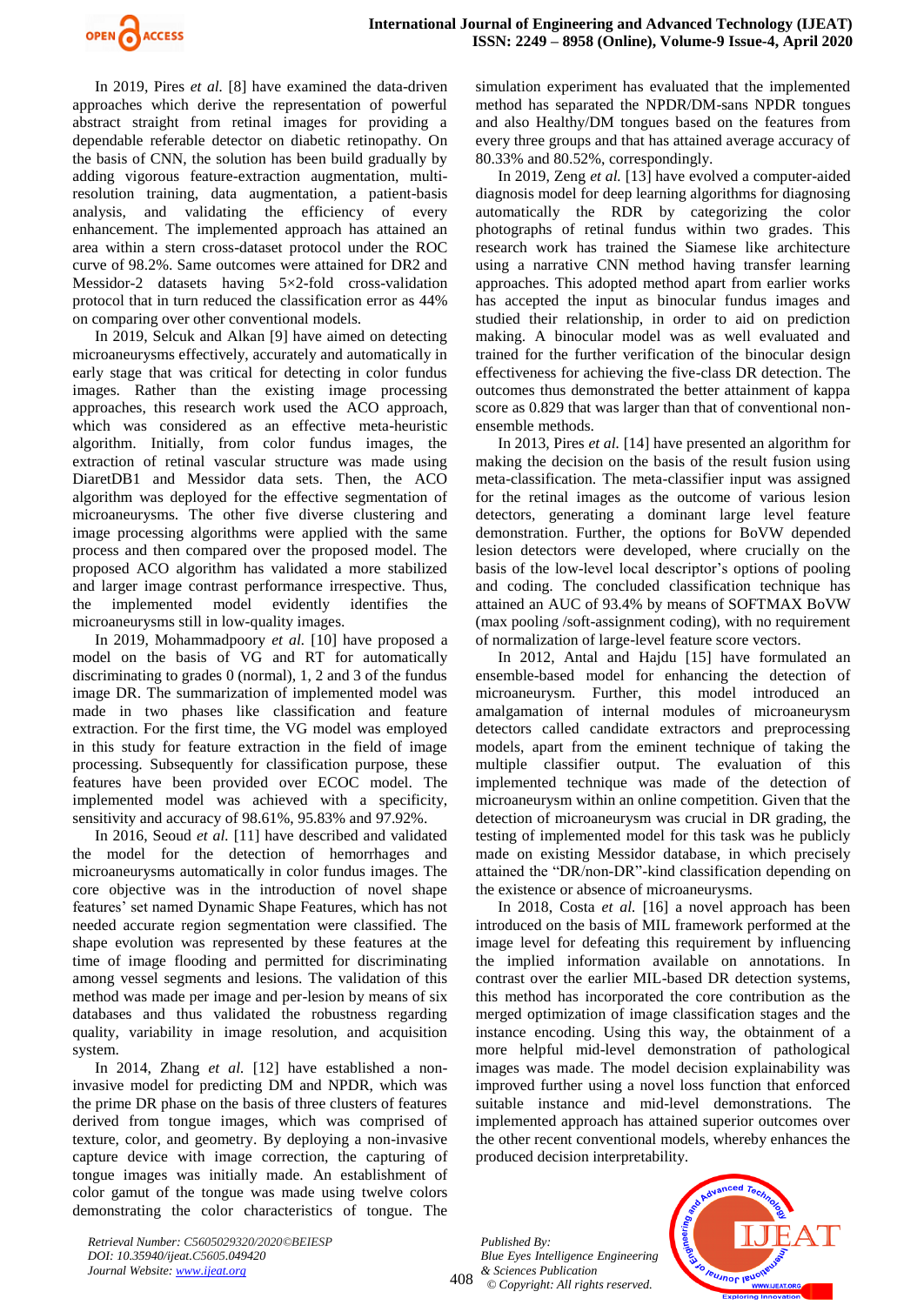# **A Road Map to Understand the Current Status of Diabetic Retinopathy Detection and Classification Methods**

In 2018, Zhou *et al.* [17] have established a deep MIL model to predict DR, where studied the classifiers and features from data to detect the DR images with their internal lesions and has attained a considerable enhancement. Particularly, a pre-trained CNN was applied for attaining the estimation of patch-level DR, after that global aggregation was utilized for performing the image classification in DR. Moreover, for the enhanced dealing of unequal DR lesions, an end-to-end multi-scale system has been proposed. In order to attain the precise DR image detection, this model has attained an AUC curve 0.960 on Messidor and 0.925 over a Kaggle dataset subset. For the effective DR lesions prediction, the proposed model has achieved as 0.924 F1-score with sensitivity and precision as 0.995 and 0.863 on DIARETDB1 by means of associated component-level validation.

In 2019, Hemanth *et al.* [18] have introduced a solution model that consisted of histogram equalization for image processing employment, and the contrast restricted adaptive histogram equalization approaches. After that, based on the classification of a CNN, the diagnosis was carried out. By taking 400 retinal fundus images within the MESSIDOR database, this model has been verified. The parameters with average value performance has been achieved in terms of sensitivity (recall) as 94%, accuracy as 97%, precision as 94%, specificity as 98%, GMean as 95% and FScore as 94%. Additionally, a common comparison was made over the conventional studies have thus demonstrated the effective and successfulness of developed model.

In 2016, Rahim *et al.* [19] have proposed a narrative fuzzy based model for the identification of DR and maculopathy automatically in eye fundus images. Initially, the existing models were introduced for the screening of DR, based on maculopathy detection models. The implemented system has comprised of four phases, called: image preprocessing has included four retinal structures localization, image acquisition, classification, and feature extraction. In the implemented system, the fuzzy based model along with diverse feature extraction models and CHT were used as the combination. Further, a new approach has been presented for detecting the maculopathy in the macula region localization.

In 2016, Rahim *et al.* [20] have established a narrative automatic screening scheme for DR that mainly concerned on earlier detection of retinopathy's visible signs like microaneurysms. At first, the available schemes and applications associated with DR screening having the microaneurysm prediction models were explored. The implemented decision support scheme comprised of screening, classification, and automatic acquisition of DR in color fundus images, thereby assisted in managing and detection of DR. In the implemented detection model, diverse feature extraction models and CHT was deployed along with the fuzzy histogram equalization model. In the preprocessing stage, another model has been adopted for DR eye fundus images and offered enhanced outcomes in the detection of microaneurysms.

In 2012, Akram and Khan [21] have implemented the computer-assisted scheme for the early DR prediction. In this, the algorithm was presented regarding the blood vessel enhancement, retinal image preprocessing, segmentation and optic disk localization and detection. Further, the implemented hybrid fuzzy classifier was deployed for the effective detection of diverse DR lesions. Four diverse publicly available databases were deployed for the testing of developed models. The developed model was then differentiated over the recently established models and the outcomes thus demonstrated the betterment.

In 2019, Chakraborty *et al.* [22] have implemented the supervised learning-based model by means of ANN for attaining more precise detection results in the case of DR. The input that was given to the ANN-based classifier was the features that extracted from the retina images. The accuracy of this method has been enhanced using the Customized ANN architecture that estimated various traditional ANN entities. The architecture of ANN that deployed was the feed-forward back-propagation NN. The implemented model in terms of accuracy has attained betterment of about 97.13%. The outcomes thus recommended that the implemented model has been deployed for detecting diabetic retinopathy efficiently.

In 2014, Ganesan *et al.* [23] has formulated the trace transforms to construct a human visual system that could duplicate the image view path of a human observer. In this, the SVM alongside polynomial, quadratic, radial basis function kernels, and PNN were deployed for classifying the features in this approach. In order to finely tune the classification parameters, GA was employed. From the overall analysis, the result thus showed the implemented model with better accuracy for SVM quadratic kernels and PNN–GA.

In 2018, Pang *et al.* [24] have implemented a novel approach that enhanced interpretability via visualization on the basis of results, and that enhanced the accessibility via a message queue framework and web services. In addition, owing to this research work, a report system has been modeled for doctors and was modeled as a mobile APP for patients. By this mean model, the proposed method has been validated in actual practices.

In 2019, Zadeh *et al.* [25] have introduced a classification scheme that comprised the narrative permutation of SOM to detect the retinal lesions. The implemented model has comprised of a quick preprocessing phase chased by feature extraction of lesion and, lastly, a detailed classification method. On considering the pre-processing phase, three processes were existed called optical disk extraction, target lesion extraction, and finally retinal blood vessels extracting from retina. Second, the merging of multiple features like color, morphology, moments and intensity were made. The classifier model that used was HSOM that aided for maximizing the speed and accuracy of lesions classification when assuming the large data quantity in feature extraction. The outcomes have demonstrated that the implemented approach can accurately classify and detect the Lesions in HDR images.

In 2019, Raja and Balaji [26] have developed an effective automatic detection of diabetics by means of CNN in retinal images. The adopted scheme was comprised of five constraints like blood vessel segmentation, preprocessing, texture feature extraction, diabetic detection, and exudates segmentation. AHE was adopted in the preprocessing to enhance the retinal image input. Subsequent to this, CNN and FCM were deployed for the blood vessel segmentation and exudates segmentation, correspondingly. After that,

*Published By: Blue Eyes Intelligence Engineering & Sciences Publication © Copyright: All rights reserved.*

409

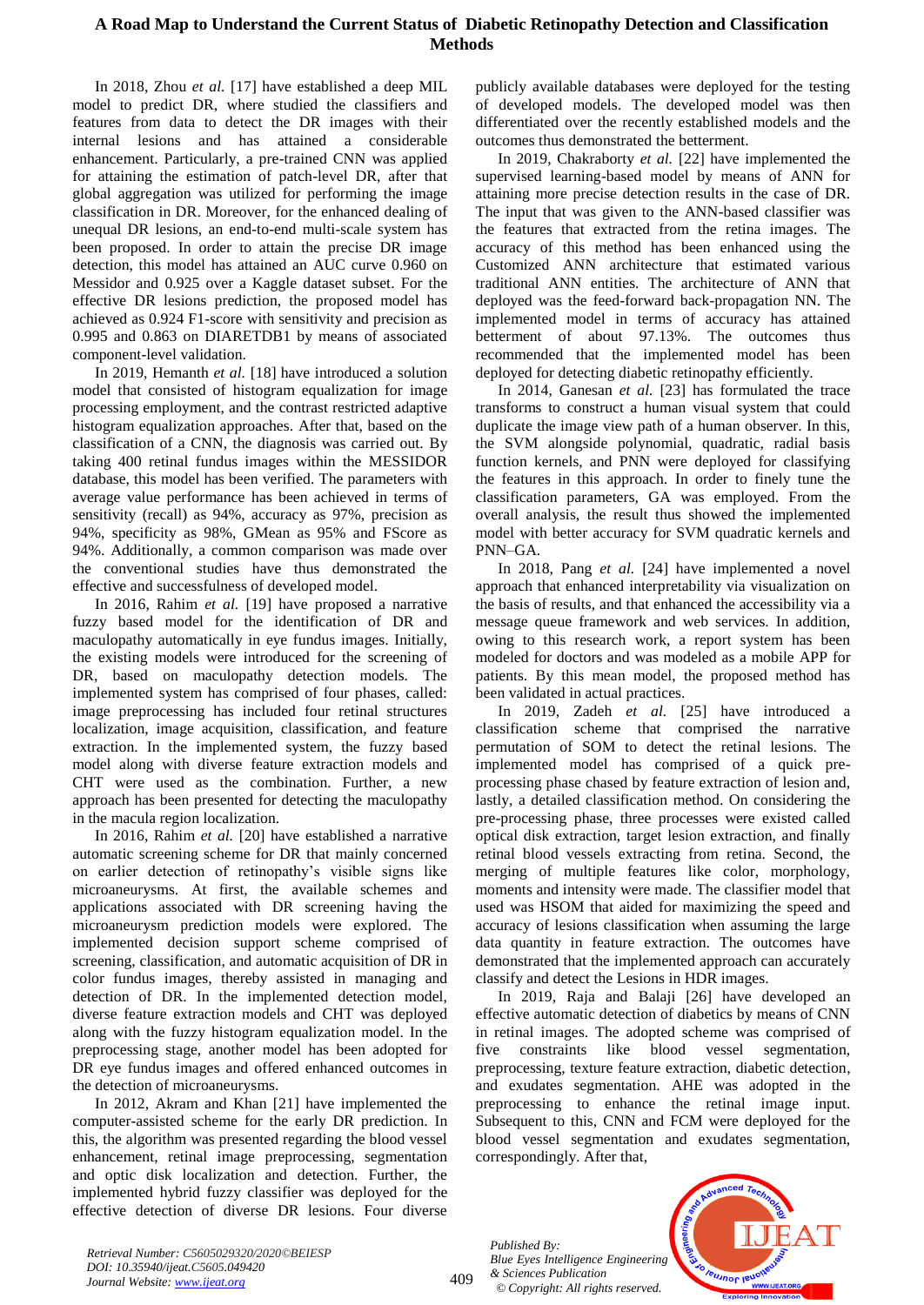

the extraction of texture features was exploited from exudates and blood vessel.

SVM was used for the classification of diabetics. The outcomes thus have shown the developed model has attained superior diabetic detection outcomes than other compared models.

In 2018, Karthikeyan and Alli [27] have introduced an efficient algorithm in image processing for maximizing the efficiency and for identifying the DR diseases. The microaneurysms automatic detection was the main challenge in this task. This work classifies the DR using the SVM parameters optimized with GSO and GA. For controlling the classifier performance, the SVM was combined with hybrid GSO-GA alongside feature chromosomes. The experimental outcomes have thus validated the enhancement of the proposed model with superior performance.

In 2019, Karkuzhali and Manimegali [28] have employed an implemented approach for separating the retina landmark and retina lesions for the stage DR classification. Some of the segmentation methods such as maximum intensity variation, toboggan inverse segmentation, Gabor double-sided hysteresis thresholding, multi-agent approach, and surface adaptive thresholding were utilized for detecting and segmenting EXs, BVs, Has, ODs, and MAs. The machine learning algorithm and feature vector formation were deployed for classifying the several phases of DR utilizing images presented in several retinal databases, and their performance measures.

In 2017, Somasundaram and Alli [29] has designed an early detection and diagnosis tool for DR disease for identifying the retinal features based on Ensemble Classification and Machine Learning model named ML-BEC. Two stages were comprised within the ML-BEC approach, where the candidate objects extraction from RI. Then the features were extracted firstly by adopting Machine Learning approaches named, t-SNE. In addition, the images were divided into dissimilar and similar pairs in t-SNE which produces a probability distribution across large-dimensional images. Next, in the low-dimensional map, a similar probability distribution was described by t-SNE through the points. Secondly, the application of ensemble classifiers was used for the extraction of features to provide precise analysis of digital FI by means of machine learning. Owing to this phase, a DR screening automatic detection system was exploited by means of BEC was examined.

In 2019, Huang *et al.* [30] has intended to automatically analyze and extract diverse DF constraints, like the presence of MAs, Euclidian distance among center of the OD and macula, MAs with exudate, retinal condition of eyes and diameter of OD. On assuming the DR attributes, the important DR attributes were firstly determined by adopting fuzzy analytical network procedure for ranking attributes from increased to decreased connected factors to DR. Afterwards, the creation of transformed fuzzy NN was made for enhancing the accuracy on classification. To the end, the association rules between the selected attributes of DR were extracted for revealing their degree and importance of severity. The outcomes of the proposed model have thus shown the superiority of proposed model.

#### **III. SHORT REVIEW ON ADOPTED ALGORITHMS, PERFORMANCE MEASURES AND MAXIMUM ATTAINMENT**

#### **3.1 Chronological Review**

Fig. 1 represents the chronological review alongside the contribution percentage regarding the contributed papers on Diabetic retinopathy. The contributed papers are taken and reviewed from the year 2012 to 2019. Maximum number of papers is taken from the year 2019 and that is 40%. From 2018, 16.67% of the papers related to DR are selected for the review. Only 3.33% of papers are published in the year 2015. 6.67% of papers are contributed from the years 2012, 2013, and 2017, similarly, 10% of the papers are contributed from the years 2014 and 2016.



**Fig. 1.Chronological review**

## **3.2 Algorithmic Analysis**

Fig. 2 delineates the survey on various algorithms that are used in the contributed papers. The implemented algorithms are under five categories: Machine Learning algorithms, Optimization algorithms, Hybrid classifier model, Fuzzy model, and others. In machine learning algorithm, some of the contributed models are CNN that are used in [1] [7] [8]  $[13]$   $[18]$   $[24]$ , KNN is deployed in  $[2]$ , RF is employed in [11], SVM is utilized in [14] and ANN is used by the authors in [22]. Owing to the optimization algorithms, the author in [5] uses the GA algorithm, whereas ACO algorithm is deployed over the paper [9]. The third one is the hybrid classifier. In this, the author in [3] implements a hybrid classifier that hybrids the concept of GMM and SVM. Similarly, in [4], the GMM along with M-Mediods is combined. In [21], hybrid fuzzy classifier is implemented. In [23], the PNN is combined with the optimization algorithm GA. In [27], SVM classifier is hybrid along with GSO-GA optimization algorithms. Some of the fuzzy models that are deployed in the contributed papers are [19] [20] [26] and [30]. To the end, the contributed papers are reviewed in other categories according to the methodology. T-LOP is the algorithm that is used by the author in [6]. In [10], the ECOC model is implemented. BEDC model is deployed over the paper [12]. In [15], the ensemble-based system is deployed by the author. Improved BoVW is one of the other models inspected in [16]. Deep multiple instance learning is employed in [17]. HSOM map is involved for the detection process in paper [25].

*Retrieval Number: C5605029320/2020©BEIESP DOI: 10.35940/ijeat.C5605.049420 Journal Website: www.ijeat.org*

410 *Published By: Blue Eyes Intelligence Engineering & Sciences Publication © Copyright: All rights reserved.*

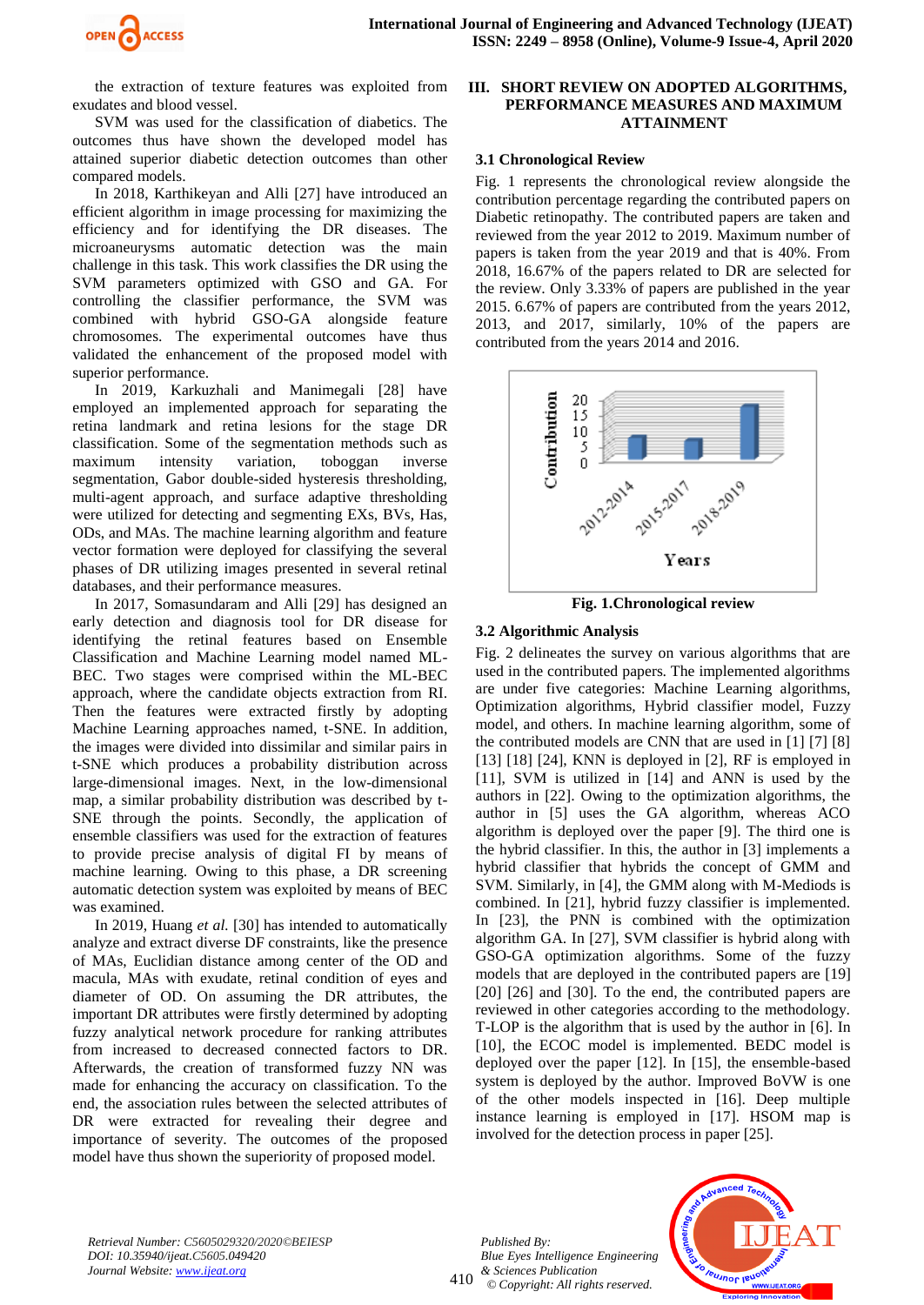# **A Road Map to Understand the Current Status of Diabetic Retinopathy Detection and Classification Methods**

Gabor double-sided hysteris thresholding is the method deployed in [28] by the author. ML-BEC is the algorithm used for the detection of DR in [29].



**Fig. 2.Analysis on Adopted Algorithms** 

## **3.3 Analysis on Performance Measures**

Table I delineates the analysis on performance measures in the reviewed papers. Some of the core measures that are analyzed in the contributed papers are explained as follows: Accuracy, Sensitivity, Specificity, and AUC. From the overall analysis, the accuracy is the measure that considered in maximum works, which is the 66.67% of total contribution, 43.33% of total contribution have used the measures like sensitivity and specificity. The 16.67% of total contribution has measured AUC, and the other measures are considered in 13.33% of contribution, which includes precision, recall, computation time, mean, mode, zscore, probability, F-score and so on.



**Fig. 3.Analysis on Performance Measures of Reviewed papers** 

# **3.4 Maximum performance**

Table II explains the maximum attained measure by each o the reviewed papers. In fact, the basic performance measures in any of the review papers are accuracy, sensitivity, and specificity, respectively. Here, the maximum attained value of accuracy is 98.84%. Similarly, the attained highest value of sensitivity is 95.83%, and the attained highest specificity value is 98.61%. Similarly, the other measures with their best performance value are listed in the Table II.

|  |  |  | <b>TABLE I. Obtained maximum perormance</b> |
|--|--|--|---------------------------------------------|
|--|--|--|---------------------------------------------|

| Measure     | <b>Best</b><br>performance<br>value | Citation                                                                  |
|-------------|-------------------------------------|---------------------------------------------------------------------------|
| Accuracy    | 98.84%                              | [1] [2] [3] [4] [5] [6] [7]<br>[10] [12] [18] [19] [20]<br>[21] [22] [23] |
| Sensitivity | 95.83%                              | [1] [5] [7] [10] [13] [18]<br>[20] [25] [26] [27]                         |

|             |                      | [28] [29]                  |
|-------------|----------------------|----------------------------|
| Specificity | 98.61%               | [1] [5] [7] [10] [17] [18] |
|             |                      | [19] [20] [25] [26] [27]   |
|             |                      | [28] [29]                  |
| <b>AUC</b>  | 96%                  | [8] [13] [15] [16] [30]    |
| Precision   | 0.863                | [6] [7] [17] [18]          |
| Recall      | 0.9883               | [6]                        |
| F1-score    | 0.9812               | [17] [18] [27]             |
| z-score     | $91.7\%$ $\pm 2.2\%$ | $[14]$                     |
|             |                      |                            |
| Computation | 60s                  | [8] [11] [28]              |
| time        |                      |                            |
| Mean        | 0.84                 | [9]                        |
| Probability | 0.9883               | [24]                       |

## **IV. RESEARCH GAPS AND CHALLENGES**

Amid the working-age adults, DR is considered as a primary reason of blindness. Hence, the DR's early detection is crucial for a better prediction. Some of the future problems are stated as follows: one of the core issues in processing the retinal based DR disease is on the extraction of features. Moreover, the processing time is not considered in most of the works. Hence as future work, more hybrid approaches are in emerging for decreasing the computation time. Another challenge on DR detection is in the implementation of deeper collaborative associations with clinics and hospitals for accessing more relevant data on lesions 3 and 4. The classification accuracy may attain precise with more data. But from the research, the differentiation among the images lesions 0 and 1 is seemed to be hard. Hence, the collection of more images that belongs to lesions 0 and 1 is necessary while selecting the new data.

Most of the recent image and video processing applications are based on the deep learning algorithms, because of its proven importance. However, the powerful DL network is necessary because of some possible directions that need to be addressed. In reality, DL-based models are as well deployed for the automatic improvement of DR detection system. Various DL models exist in the literature, which chiefly deployed the CNN methods for designing deep multi-layer architectures, for predicting the DR from retinal fundus images. Even though, these image annotation needs ophthalmologists that is much time consuming and expensive job. Consequently, it is necessary to design the DL-based models that lead to better learning from a restricted fundus image dataset. Typically, in such instance of implementing an automatic clarification for DR retinal fundus images, an additional class imbalance issue may happen. Hence, it is noteworthy to explore the class imbalance issue for enhancing the DL-based models on considering a particular class learning bias.

# **V. CONCLUSIONS**

This research work has provided a detail description on various methods used for DR detection and classification with their benefits and limitations. This survey has explained the details on the various contributed methods. From the conclusion, it can be seemed that

*Published By: Blue Eyes Intelligence Engineering & Sciences Publication © Copyright: All rights reserved.*